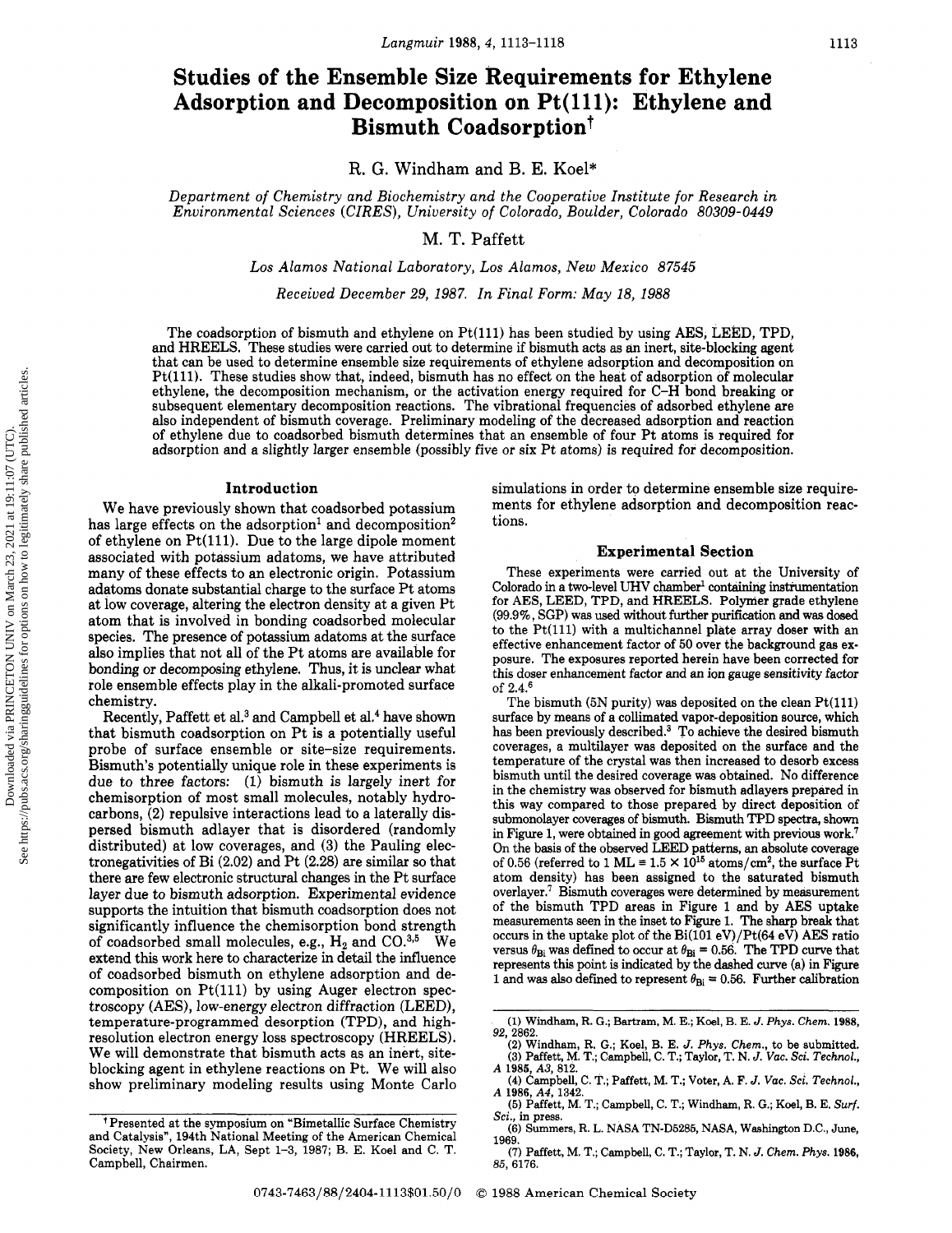

Figure 1. Temperature-programmed desorption spectra of bismuth from Pt(111) for  $\theta_{\text{Bi}} =$  (a) 0.56, (b) 0.54, (c) 0.42, (d) 0.36, (e) 0.30, (f) 0.25, (g) 0.18, (h) 0.13, (i) 0.09, and (j) 0.02. The coverages were calibrated from TPD integrated areas and AES ratios (see inset). The monolayer Bi coverage, assigned to  $\theta_{\text{Bi}}$  = 0.56, was determined from the break in the AES ratio plot and gives the dashed TPD curve (a).

checks were provided by LEED observations. Bismuth forms several ordered overlayer structures. The surface was checked for the characteristic sharp  $p(2\times2)$  pattern at  $\theta_{\text{Bi}} = 0.25$  and the (4×4) pattern at  $\theta_{\text{Bi}} = 0.56$ . The Bi monolayer can be produced routinely by annealing <sup>a</sup> multilayer film to <sup>870</sup> K. This temperature represents <sup>a</sup> minimum in the Bi TPD trace from thick films, and TPD after annealing to <sup>870</sup> K gives rise to the dashed curve in Figure 1, curve a. Curve b is from <sup>a</sup> thick film annealed to 900 K, and the first multilayer curve above curve <sup>a</sup> is from <sup>a</sup> thick film which was annealed to 790 K.

The saturation coverage for ethylene is reported as an absolute coverage of  $\theta_{\text{C}_2\text{H}_4}$  = 0.25 (referred to 1 ML = 1.5  $\times$  10<sup>15</sup> atoms/cm<sup>2</sup>, the surface Pt atom density) or one ethylene molecule for every four Pt atoms.<sup>8,9</sup>

### Results

Adsorption of Saturation Ethylene Coverages on Bismuth-Precovered Pt(lll). Temperature-Programmed Desorption Studies. In Figure 2, we show  $C_2H_4$  and  $H_2$  TPD spectra following a 1.1-langmuir saturation ethylene exposure on bismuth-precovered Pt(111) at 100 K as a function of  $\theta_{\text{Bi}}$ . The desorption traces for both 28 amu and <sup>2</sup> amu signals are shown on the same intensity scale. Desorption due to <sup>a</sup> low coverage of ethylene on the clean Pt crystal edges leads to <sup>a</sup> small, constant  $H_2$  signal, with no  $C_2H_4$  evolution. However, a small  $C_2H_4$  desorption peak is seen at  $\sim$ 150 K that is an artifact due to ethylene desorption from the sample mount. Reversible ethylene adsorption leads to <sup>a</sup> desorption peak at <sup>285</sup> K with <sup>a</sup> shoulder at <sup>260</sup> K on the Pt(lll) surface. Initially upon coadsorption with bismuth, there is <sup>a</sup> <sup>5</sup> K shift to lower temperatures for the low-temperature desorption state, accompanied by <sup>3</sup> K shift to higher temperature for the high-temperature state. The combination of these shifts is enough to allow the increased resolution of the two states over that seen on the  $Pt(111)$  surface in the absence of Bi. After these initial small shifts, no further temperature shift for either peak is observed until  $\theta_{\text{Bi}}$  = 0.35; where only the low-temperature state is present, there is <sup>a</sup> <sup>5</sup> K shift to lower temperature. The population



Figure 2. Temperature-programmed desorption spectra of  $C_2H_4$ (mass 28, left panel) and  $\overline{H}_2$  (mass 2, right panel) following a 1.1-langmuir saturation exposure of ethylene to Bi-precovered Pt(111) at 100 K as a function of  $\theta_{\text{Bi}}$ .

in both ethylene desorption states remains constant up to  $\theta_{\text{Bi}}$  = 0.07. Above this Bi coverage, the population in the high-temperature state begins to decrease while the population in the low-temperature desorption state remains constant, up to  $\theta_{\text{Bi}} = 0.25$ . Above  $\theta_{\text{Bi}} = 0.31$ , only the low-temperature state is populated. Ethylene desorption is not observed for  $\theta_{\text{Bi}} \geq 0.37$ , indicating that ethylene adsorption does not occur on the complete bismuth overlayer at <sup>100</sup> K.

Concurrently, we monitored the amount of irreversibly adsorbed ethylene as a function of  $\theta_{\rm Bi}$  by obtaining the  $\rm H_2$ TPD spectra. The amount of irreversibly adsorbed ethylene is proportional to the area under these  $H_2$  TPD curves. The rich structure in the  $H_2$  spectrum from Pt-(111) for  $\theta_{\text{Bi}} = 0.00$  in Figure 2 is due to the sequential decomposition of ethylene through <sup>a</sup> stable ethylidyne intermediate. $^{10}$  The apparent activation energies for each sequential decomposition step can be calculated assuming <sup>a</sup> reaction rate limited unimolecular decomposition and a preexponential factor of  $10^{13}$  s<sup>-1</sup>. The H<sub>2</sub> peak temperature of 310 K indicates that the activation energy for forming  $CCH<sub>3</sub>$  is about 18 kcal mol<sup>-1</sup>, and the 510 K peak indicates an activation energy of 30.4 kcal mol'1 for decomposing  $CCH_3$ . The broad tail in the  $H_2$  TPD spectra that extends to higher temperatures is due to complete dehydrogenation of the adsorbed hydrocarbon fragments to form <sup>a</sup> graphitic overlayer.

Bismuth preadsorption has little effect on the  $H_2$  TPD spectra arising from ethylene decomposition, except to decrease the amount of decomposition that occurs upon heating in TPD. With increasing Bi coverage, the multipeak structure in the  $H_2$  TPD line shape is almost unaltered. Importantly, the temperatures of the peak maxima are unchanged. This leads to the conclusion that both the ethylene reaction mechanism and the activation energies for the elementary decomposition steps are largely unaffected by bismuth coadsorption. Above  $\theta_{\text{Bi}}$  = 0.25, no

<sup>(8)</sup> Tysoe, W. T.; Zaera, F.; Davis, S. M.; Somorjai, G. A., unpublished data.

<sup>(9)</sup> Kesmodel, L. L; DuBois, L. H.; Somorjai, G. A. Chem. Phys. Lett. 1978, 56, 267.

<sup>(10)</sup> Steininger, H.; Ibach, H.; Lehwald, S. Surf. Sci. 1982, 117, 685.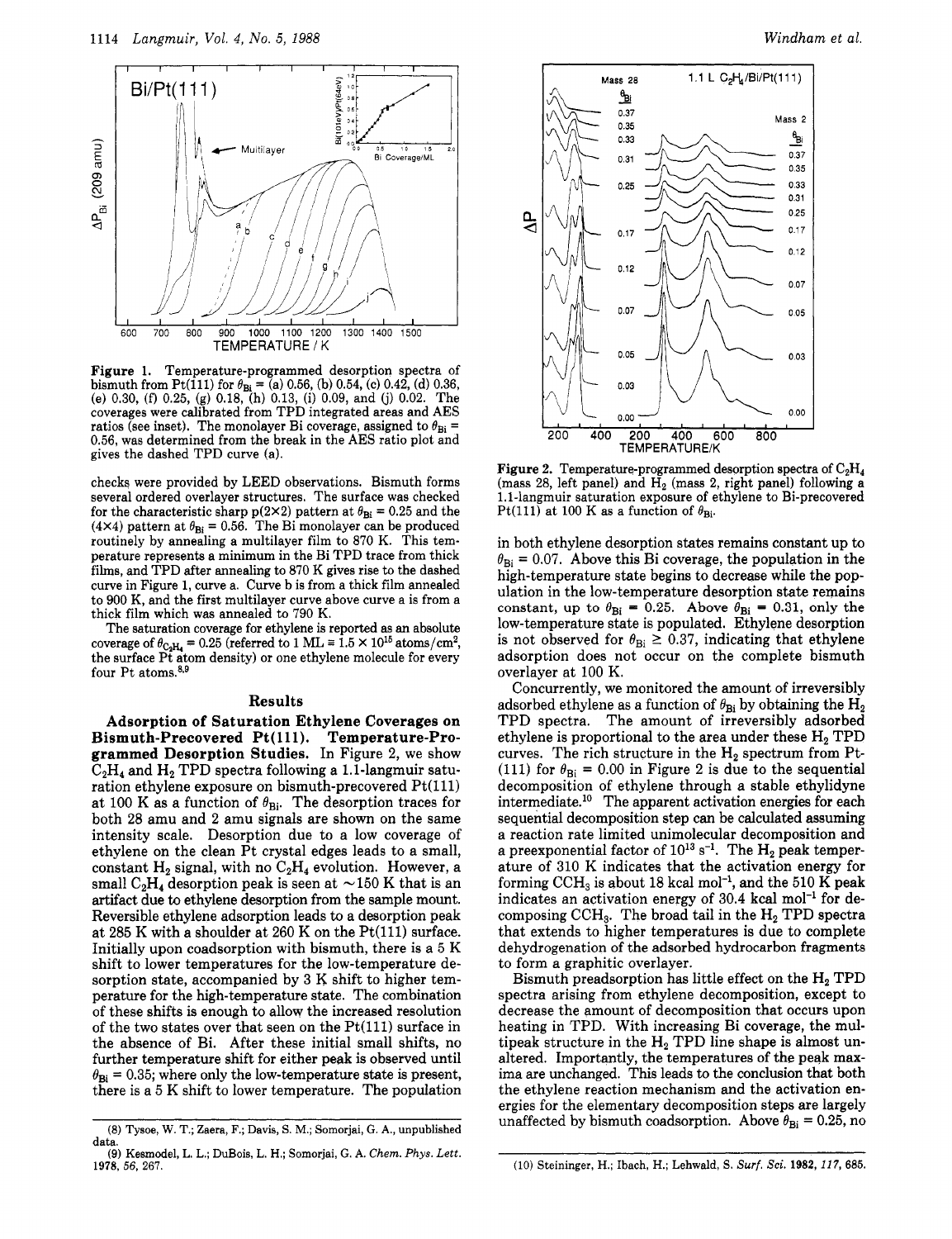

Figure 3. Plot of ethylene coverage versus bismuth coverage for the total saturation ethylene coverage  $(\Box)$ , the coverage of ethylene reversibly adsorbed  $(\blacklozenge)$ , and the coverage of ethylene thermally decomposing during TPD, i.e., irreversibly adsorbed  $(\diamond)$ .

 $H<sub>2</sub>$  evolution above background effects is observed, indicating that no ethylene decomposition occurs on these surfaces. The H<sub>2</sub> that desorbs above  $\theta_{\text{Bi}} = 0.25$  in Figure 2 is due to the ethylene decomposing on clean crystal edges.

The TPD data for saturation ethylene coverages shown in Figure <sup>2</sup> are quantified in Figure 3. By adding the amount of reversibly and irreversibly adsorbed ethylene together, we can also obtain <sup>a</sup> plot of the total ethylene coverage as a function of  $\theta_{\text{Bi}}$ . Coverages for ethylene reversibly adsorbed and ethylene decomposing were determined by normalizing TPD areas to the respective thermal desorption areas for <sup>a</sup> saturation coverage of ethylene on the clean  $Pt(111)$  surface. The area for the 28-amu signal, representing the amount of reversibly adsorbed ethylene, is normalized at saturation to <sup>a</sup> coverage of 0.15. The area for the 2-amu signal, representing the amount of ethylene decomposing, is normalized at saturation to <sup>a</sup> coverage of 0.10. These coverages assume <sup>a</sup> total saturation ethylene coverage of  $0.25^{8,9}$  with  $\sim 60\%$  desorbing molecularly and  $\sim$ 40% decomposing.<sup>1,11</sup> In Figure 3, we see that bismuth linearly attenuates the saturation coverage of adsorbed ethylene on the Bi/Pt(lll) surface. Initially, coadsorbing bismuth has no effect on the amount of reversibly adsorbed ethylene, while decreasing the amount of decomposition that occurs. Thus, <sup>a</sup> quick, qualitative conclusion can be made from Figure <sup>3</sup> that the ensemble size requirement for ethylene decomposition is slightly larger than that for ethylene adsorption. Ethylene decomposition is totally eliminated prior to ethylene adsorption at high  $\theta_{\text{Bi}}$ . Initial results of modeling studies<sup>12</sup> performed to determine the ensemble size requirements for these two processes will be discussed later in this section.

High-Resolution Electron Energy Loss Spectroscopy Studies. Vibrational spectra are shown in Figure <sup>4</sup> for saturation ethylene coverages adsorbed at <sup>100</sup> K on the  $Pt(111)$  surface (bottom curve) and on a  $Pt(111)$  surface precovered with  $\theta_{\text{Bi}} = 0.25$  (top curve). The vibrational spectra for ethylene adsorbed at  $100$  K on Pt(111) are in good agreement with previous studies.10 The peak at 455  $cm^{-1}$  is due to a Pt-C<sub>2</sub>H<sub>4</sub> stretching mode. The peak at 1020 cm'1 is due to two unresolved loss peaks: the CC stretching ( $v_{\rm CC}$ ) mode at 1060 cm<sup>-1</sup> and the CH<sub>2</sub> wag ( $\delta_{\rm w, CH_2}$ ) mode at 980 cm<sup>-1</sup>. The CH<sub>2</sub> scissors ( $\delta_{\rm s,CH_2}$ ) mode cause the loss peak at  $1420 \text{ cm}^{-1}$ , and the symmetric CH stretching  $(v_{s,CH})$  mode causes the loss peak at 2920 cm<sup>-1</sup>. Both the  $\nu_{s,CH}$  frequency, which is representative of hydrogen bonded to an sp<sup>3</sup>-hybridized carbon atom, and the near single-bond frequency of  $\nu_{\rm CC}$  indicate that ethylene adsorbed on Pt(lll) is extensively rehybridized from the



Figure 4. HREELS spectra of saturation coverages of ethylene adsorbed at <sup>100</sup> K on <sup>a</sup> clean Pt(lll) surface and <sup>a</sup> Pt(lll) surface precovered with  $\theta_{\rm Bi} = 0.25$ .

gas-phase structure and is covalently bonded in a di- $\sigma$ bonding configuration to the surface.<sup>10</sup> Figure 4 shows that there is very little perturbation of the ethylene vibrational modes upon coadsorption with Bi. The new loss peaks at  $550$  and  $1600 \text{ cm}^{-1}$  are attributed to the frustrated rotation and the bending mode, respectively, of <sup>a</sup> small amount of coadsorbed water. The presence of water on the surface is due to the long scan times necessary for the low coverages of ethylene at this bismuth coverage. Only very small shifts, on the order of  $15 \text{ cm}^{-1}$ , are observed for the CH modes. Both the CC stretching frequency and the  $Pt-C<sub>2</sub>H<sub>4</sub>$  stretching frequency should be very sensitive to alterations in the nature of the chemisorption bond. Neither vibrational mode, however, shows <sup>a</sup> shift in frequency with increasing bismuth coverage. This is consistent with the thermal desorption data, which indicate that there is no change in the heat of adsorption of ethylene (as measured by the desorption energy) upon coadsorption with bismuth.

Importantly, HREELS spectra (not shown) were also taken to determine if bonding differences existed between the two reversible, molecular desorption states. No differences were observed in the HREELS spectra taken before and after desorption of the lower temperature ethylene desorption state, indicating no large difference in the nature of chemisorption bonding for the two states. One possible explanation for the two states is that there are two distinguishable sites for ethylene adsorption. In this case, Bi preferentially blocks the highest binding energy site at high Bi coverages.

Adsorption of Low Ethylene Coverages on Bismuth-Precovered Pt(lll). Temperature-Programmed Desorption Studies. In order to better understand the ensemble requirements for ethylene adsorption and decomposition, it is important to study the two phenomena in an ethylene coverage regime where ethylene selfblocking effects are minimized. We show in Figure <sup>5</sup> the  $C_2H_4$  and  $H_2$  TPD spectra following a 0.02-langmuir

<sup>(11)</sup> Berlowitz, P.; Megiris, C.; Butt, J. B.; Kung, H. H. Langmuir 1985,

<sup>1,</sup> 206. (12) Windham, R. G.; Roel, B. E.; Voter, A. F., in preparation.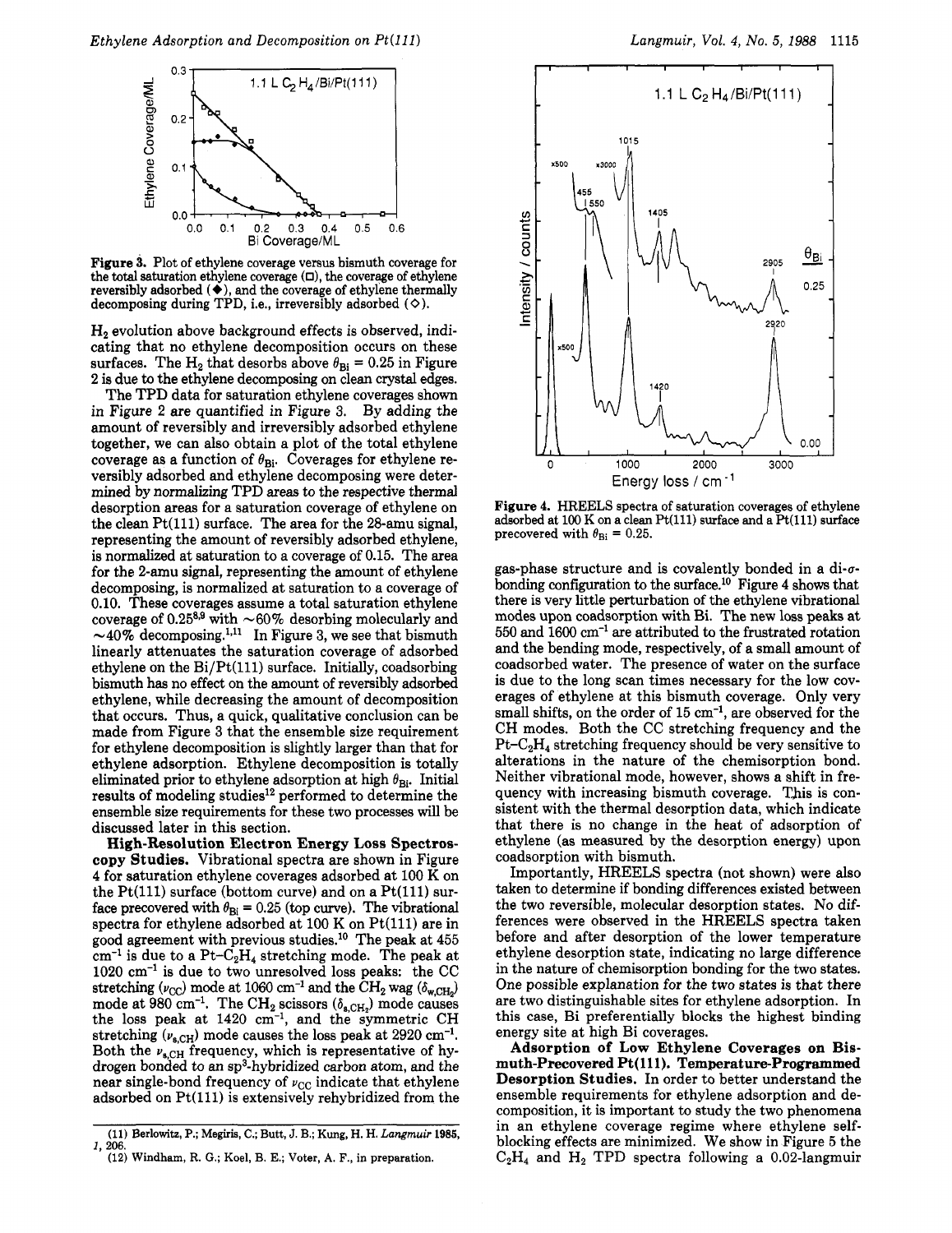

**Figure 5.** Temperature-programmed desorption spectra of  $C_2H_4$ (mass 28, left panel) and  $H_2$  (mass 2, right panel) following a 0.02-langmuir exposure of ethylene to Bi-precovered Pt(lll) at 100 K as a function of  $\theta_{\text{Bi}}$ . This small exposure on the Pt(111) surface gives an ethylene coverage that is  $\approx 8\%$  of the saturation ethylene coverage.

ethylene exposure on bismuth-precovered  $Pt(111)$  at 100 K as a function of  $\theta_{\text{Bi}}$ . The desorption traces for both the 28- and 2-amu signals are on the same intensity scale. This small exposure on the  $Pt(111)$  surface gives an ethylene coverage that is  $\sim 8\%$  of the saturation ethylene coverage. At these low coverages on  $Pt(111)$ , ethylene adsorption is entirely irreversible and no molecular ethylene desorption occurs, as seen in Figure 5. Preadsorption of  $\theta_{\text{Bi}} = 0.20$ causes <sup>a</sup> significant increase in the amount of reversible ethylene adsorption. The peak temperature of <sup>295</sup> K is identical with that for ethylene desorption at low ethylene coverages from clean Pt(lll). Further addition of bismuth causes an additional increase in the amount of reversibly adsorbed ethylene. The ethylene TPD peak area is increased, and the peak maximum shifts gradually to <sup>20</sup> K lower temperature. Preadsorption of  $\theta_{\text{Bi}} = 0.31$  substantially reduces the amount of desorbed ethylene, due to <sup>a</sup> large decrease in the amount of adsorbed ethylene. A further shift in the TPD peak maximum of <sup>30</sup> K is seen with increasing  $\theta_{\text{Bi}}$  due to population of the low-temperature ethylene desorption state, which was also observed on clean Pt(lll) at high ethylene coverages. No ethylene desorption is observed for  $\theta_{\text{Bi}} \geq 0.37$ . As in Figure 2, the desorption peak seen at  ${\sim}150\ \mathrm{K}$  is due to ethylene desorption from the sample mount.

Initially, bismuth precoverage has little effect on the amount of  $H_2$  thermally desorbed, i.e., the amount of irreversibly adsorbed ethylene. However, at  $\theta_{\text{Bi}} > 0.12$ , the amount of  $H_2$  thermally desorbing begins to decrease, concomitant with the appearance of reversibly adsorbed ethylene. Similar to the results for saturation coverage of coadsorbed ethylene, no  $H_2$  thermal desorption is observed above  $\theta_{\text{Bi}} = 0.25$ . On Pt(111), the ethylene decomposition mechanism is not as clearly defined at these low ethylene coverages as it is at high coverages. However, the desorption peak representative of the first decomposition step to ethylidyne shifts to  $\sim$ 390 K due to H<sub>2</sub> desorp-



Figure 6. Plot of ethylene coverage versus bismuth coverage for the 0.02-langmuir TPD data of Figure 5, consisting of the total ethylene coverage  $(\Box)$ , the coverage of ethylene reversibly adsorbed (O), and the coverage of ethylene thermally decomposing during TPD, i.e., irreversibly adsorbed  $(\diamond)$ .

tion-limited kinetics. The second and subsequent decomposition steps now occur almost simultaneously at  $\sim$ 520 K. As observed for saturation coverages of ethylene, the peak shapes and temperatures are relatively constant with increasing Bi coverage, indicating that Bi has no effect on either the decomposition mechanism or activation energies of the elementary steps. As in Figure 2, the  $H_2$  that desorbs above  $\theta_{\text{Bi}} = 0.27$  is due to ethylene decomposing on clean Pt crystal edges.

A plot of  $\theta_{C_2H_4}$  for these low ethylene exposures as a function of  $\theta_{\text{Bi}}$  is shown in Figure 6. Note that for this very small ethylene exposure the total ethylene coverage in this experiment represents <sup>a</sup> determination of the variation of the initial sticking coefficient of ethylene as a function of  $\theta_{\text{Bi}}$ . This is indicated explicitly on the right vertical axis of Figure 6, where we show  $S_0/S_0(\text{Pt})$ , where  $S_0$  is the initial sticking coefficient of ethylene on the Bi-precovered surface and  $S_0(\text{Pt})$  is the value of the initial sticking coefficient of ethylene on  $Pt(111)$ . This latter value is not known well, but we estimate it to be near unity. Our results show that  $S_0$  is essentially independent of  $\theta_{\text{Bi}}$ until  $\theta_{\text{Bi}} \sim 0.35$ . Higher bismuth coverages lead to a dramatic decrease in  $S_0$ , and no ethylene adsorption is detected above  $\theta_{\text{Bi}}$  = 0.37. Note that this steep decrease in  $S_0$  occurs at  $\theta_\text{Bi} \approx 0.35$ . The ethylene coverage due to this small exposure is the same as the saturation ethylene coverage that can be created by larger ethylene exposures for this amount of Bi on the surface. Above  $\theta_{\text{Bi}} = 0.35$ , the total chemisorbed ethylene curve in Figure <sup>5</sup> behaves the same as the total chemisorbed ethylene curve in Figure 3. Figure <sup>5</sup> also indicates the separate effects of bismuth on the amount of reversible and irreversible adsorption, in addition to the total ethylene coverage. No reversible adsorption occurs for  $\theta_{\text{Bi}} \leq 0.12$ , and no decomposition occurs for ethylene coadsorbed with  $\theta_{\text{Bi}} \geq 0.25$ .

Adsorption and Decomposition Ensemble Size Modeling Studies. At the low ethylene coverages that are plotted in Figure 6, ethylene self-blocking is minimized. This makes the adsorption data obtained more useful in modeling studies of ensemble sizes for ethylene adsorption and decomposition. The Monte Carlo simulations that were used in this study to determine the ethylene adsorption site ensemble are <sup>a</sup> modification of the simulations previously used to model adsorption site ensembles for CO,  $H_2$ , and  $O_2$ .<sup>4</sup> The simulation has been modified to also model the ensemble site requirements for ethylene decomposition. In this decomposition simulation, bismuth is assumed to require an adsorption ensemble of three Pt atoms (a trimer of Pt atoms). For <sup>a</sup> chosen precoverage of Bi, trimers were randomly placed and oriented on the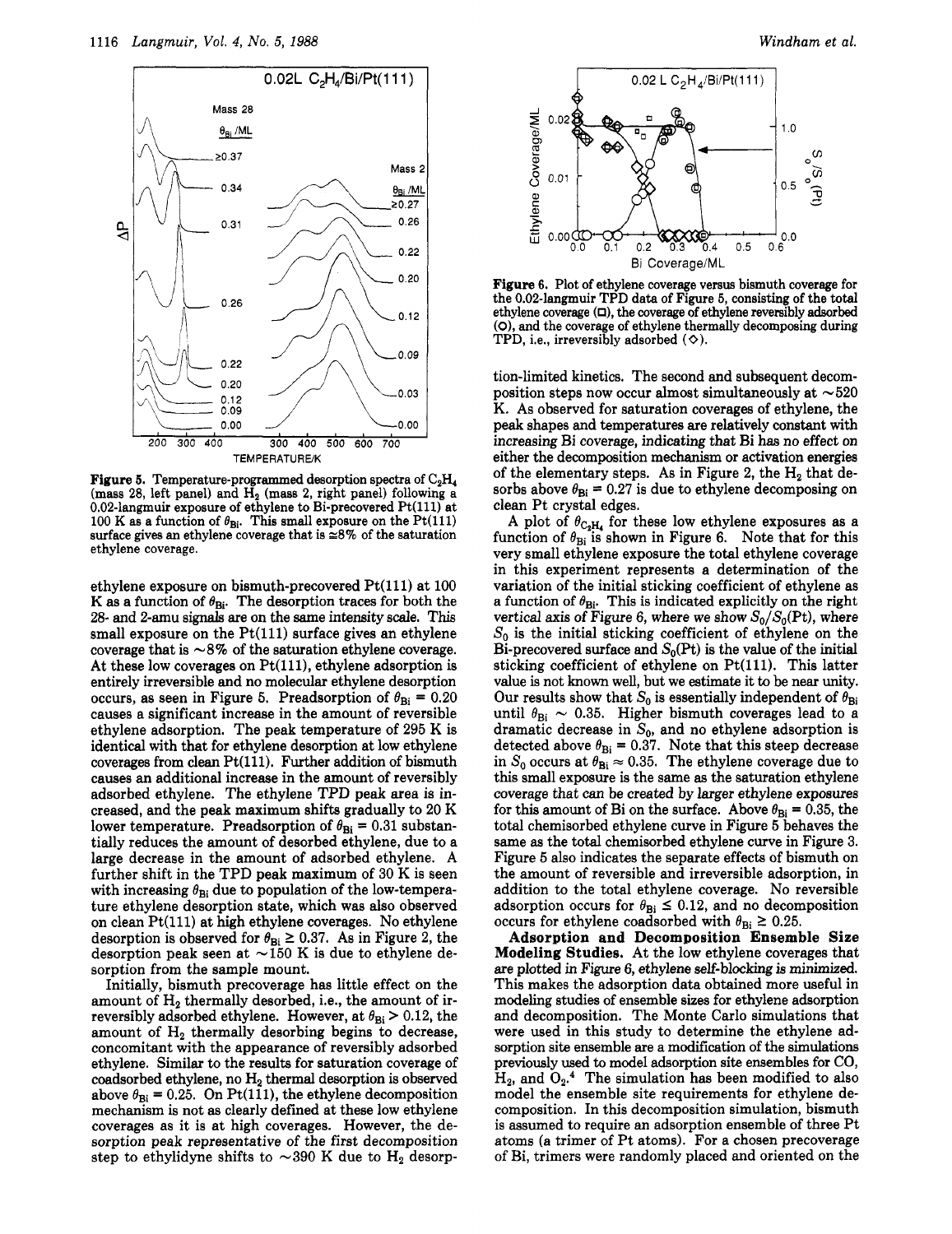

Figure 7. Plot of the fraction of chemisorbed ethylene undergoing decomposition reactions versus bismuth coverage. The experimental data from the Bi/Pt(lll) surface, obtained from Figure  $5$ , are shown as points  $($  $)$ . The solid lines are the simulated curves calculated for decomposition ensembles of five or six Pt atoms, as described in the text. The top panel shows pictorially the results of the simulation. A space-filling model (using van der Waals radii and gas-phase bond lengths) of chemisorbed ethylene is shown with the calculated adsorption ensemble requirement of four Pt atoms and <sup>a</sup> decomposition ensemble requirement of five or six Pt atoms. The configurations of Pt atoms are not unique.

surface until the desired  $\theta_{\text{Bi}}$  was obtained. Ethylene adsorption is assumed (from modeling results) to require an adsorption ensemble of four Pt atoms. The ethylene adsorption ensembles were then randomly placed and oriented on the surface. If the ethylene adsorption ensemble did not touch any Bi masking trimers, representing allowed adsorption, it was then expanded to <sup>a</sup> larger ensemble of Pt atoms that would represent the ethylene decomposition ensemble. If the ensemble expanded without encountering <sup>a</sup> Bi trimer, it was assumed that the new, larger ensemble was available for ethylene decomposition reactions. Determining the ethylene decomposition ensemble requirement reduces to <sup>a</sup> simulation of the fraction of adsorbed ethylene that decomposes as a function of  $\theta_{\text{Bi}}$  by calculating the fraction of adsorption ensembles that can be expanded to decomposition ensembles as <sup>a</sup> function of the decomposition ensemble size and the coverage of Bi.

Preliminary results of these modeling studies are briefly summarized in Figure 7. The best fit of the simulations (solid lines) to the experimental data (points) is obtained by using an ensemble size requirement of four Pt atoms for ethylene adsorption and <sup>a</sup> decomposition ensemble requirement of an additional one or two Pt atoms. This gives <sup>a</sup> total decomposition ensemble size requirement of five or six Pt atoms. The top panel of this figure shows these results pictorially. On the left, <sup>a</sup> chemisorbed ethylene molecule is shown by using <sup>a</sup> space-filling drawing in which the gas-phase ethylene bond lengths and van der Waals radii for carbon atoms and hydrogen atoms are used. This ethylene molecule is shown schematically above an adsorption ensemble of four Pt atoms. The larger decomposition ensemble of five or six Pt atoms is shown schematically on the right, underneath an ethylene molecule. The orientation of the adsorbed ethylene and the configuration of the Pt atoms are not unique. A more detailed description of the modeling studies, with several kinetic schemes and additional Monte Carlo studies for data on both low coverages and saturation coverages of ethylene, will be presented in a forthcoming publication.<sup>12</sup>

#### Discussion

Bismuth does not substantially alter the chemisorption bond strength of molecular ethylene to Pt(111). It does, however, alter the relative populations of the two desorption states of ethylene. Secondly, bismuth does not affect the decomposition reaction mechanism, nor does it affect the activation energies for the elementary steps. No ethylene adsorption was observed on the complete bismuth monolayer or thicker films. Finally, the vibrational frequencies for adsorbed ethylene are independent of bismuth coverage. On the basis of these results, we conclude that  $coadsorbed$  bismuth on  $Pt(111)$  acts essentially as an inert, site-blocking agent for ethylene adsorption and decomposition.

These results, in addition to results for  $H_2$  and  $CO^{3-5}$ indicate that bismuth may have enormous potential for determining ensemble or site-size requirements for <sup>a</sup> variety of hydrocarbon reactions on Pt surfaces. We have exploited this fact by modeling ethylene decomposition at low ethylene coverages, where ethylene self-blocking is minimized. By choosing an adsorption ensemble size of four Pt atoms and <sup>a</sup> decomposition ensemble size of five or six Pt atoms, we have successfully modeled the fraction of ethylene decomposing using <sup>a</sup> Monte Carlo simulation.

In another laboratory, while these results were being obtained, Campbell et al. $13-15$  extended studies on Bi/Pt-(111) surfaces to determine ensemble sizes for several cyclic hydrocarbon reactions. Other work will be required to determine if this probe will be useful on other metal surfaces as well, and we are initiating some of this work. Coadsorption of adsorbates with bismuth on Ni surfaces, for example, should also be <sup>a</sup> good probe of ensemble effects, since Bi (2.02) and Ni (1.91) have even more similar electronegativities than Bi (2.02) and Pt (2.28).

Our interest in this study was initially motivated by our desire to try to separate the site-blocking effects from the electronic effects due to coadsorbed  $K + C_2H_4$  on Pt(111). Potassium coadsorption causes the formation of <sup>a</sup> weakly bound,  $\pi$ -bonded molecular ethylene complex, and also increases the activation energy for dehydrogenation. Neither of these effects was observed upon bismuth  $\alpha$  coadsorption with ethylene on  $Pt(111)$ , and so their origins are concluded to be due to the electronic effects that potassium adatoms induce. Potassium coadsorption does cause a decrease in the coverage of  $di- $\sigma$ -bonded ethylene$ and <sup>a</sup> decrease in the amount of dehydrogenation versus  $\theta_K$ , very similar to the decreases seen on the Bi/Pt(111) surfaces versus  $\theta_{\text{Bi}}$ . Thus, these effects are likely to be due to <sup>a</sup> site-blocking effect of potassium on ethylene adsorption and decomposition. A more detailed comparison of the influence of potassium and bismuth on ethylene adsorption and reaction will be presented in <sup>a</sup> forthcoming publication.16

As <sup>a</sup> final comment, we point out here that care must be taken in interpreting and modeling results for high  $\theta_{\text{Bi}}$ , since the bismuth adatoms can form ordered overlayers (and thus are not randomly distributed) and also might be forced by the adsorbate to segregate into relatively dense islands. Some evidence exists in our data that this occurs at high  $\theta_{\text{Bi}}$ : ethylene adsorbs at higher bismuth coverages than would be expected if the bismuth is indeed uniformly dispersed on the  $Pt(111)$  surface. From the

<sup>(13)</sup> Campbell, C. T.; Campbell, J. M.; Dalton, P. J.; Henn, F. C.;

Rodriguez, J. A.; Seimanides, S. J. Phys. Chem., submitted.<br>
(14) Rodriguez, J. A.; Campbell, C. T. J. Phys. Chem., submitted.<br>
(15) Seimanides, J. M.; Campbell, J. M.; Campbell, C. T. J. Phys. Chem., submitted.

<sup>(16)</sup> Windham, R. G.; Koel, B, E. J. Phys. Chem., to be submitted.